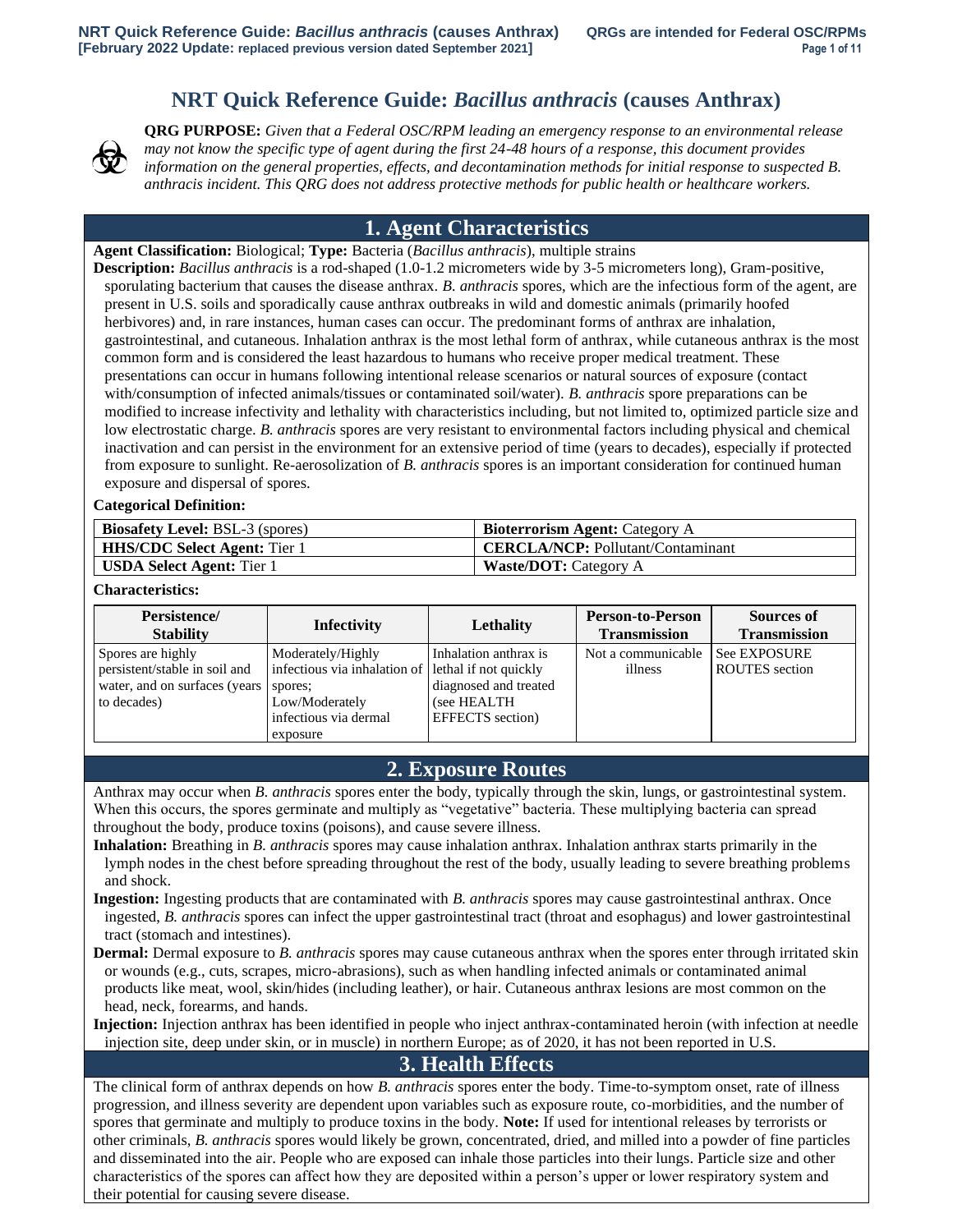#### **Onset:**

- **Inhalation anthrax:** Symptoms usually develop from 1-7 days after exposure, but it can take up to 60 days after an inhalation exposure due to late germination of inhaled spores.
- **Gastrointestinal anthrax (ingestion):** Gastrointestinal effects usually develop from 1-7 days after exposure.
- **Cutaneous anthrax (dermal):** Symptoms of infection from skin contact or injection usually develop from 1-7 days after exposure.

**Signs/Symptoms:** The following are common adverse health effects associated with anthrax, which vary depending on the route of exposure. Initiation of treatment prior to onset of symptoms increases the chance of survival.

- **Inhalation anthrax:** Flu-like symptoms, including fever and chills, headache, cough, chest discomfort, dyspnea (shortness of breath), stridor (noisy breathing), respiratory distress, and confusion or dizziness. Other symptoms may include nausea, vomiting, or stomach pain; drenching sweats; and extreme fatigue.
- **Gastrointestinal anthrax:** Fever and chills, swelling of neck or neck glands, sore throat, painful swallowing, hoarseness, nausea, vomiting (especially bloody vomiting), abdominal pain, and diarrhea or bloody diarrhea. Other symptoms may include headache, flushing (red face), red eyes, fainting, and swelling of the abdomen.
- **Cutaneous anthrax:** Raised itchy small blister(s) or bump(s) to vesicle (small abnormal elevation of outer layer of skin enclosing a watery liquid) that progresses to a painless skin sore or ulcer  $(0.5 \text{ to } >1 \text{ inch}; 1 \text{ to } 3 \text{ cm})$  with a black area in the center (eschar). Most often the skin sore(s) will occur on the face, neck, arms, or hands. Swelling can occur around the skin sore. In some cases, swollen lymph nodes and flu-like symptoms may be present.

| <b>4. Effect Levels and Exposure Guidelines</b> |                                                                                                                                                                  |                        |                                                                                                                                                                                            |
|-------------------------------------------------|------------------------------------------------------------------------------------------------------------------------------------------------------------------|------------------------|--------------------------------------------------------------------------------------------------------------------------------------------------------------------------------------------|
| <b>Exposure Route</b>                           | Infectivity                                                                                                                                                      | <b>Infectious Dose</b> | Lethality*                                                                                                                                                                                 |
| <b>Inhalation</b>                               | Exact number<br>unknown, but<br>Highly infectious if<br>median infective<br>aerosolized and<br>dose is thought<br>inhaled<br>to be $2,500$ to<br>$55,000$ spores |                        | • Without treatment, $\geq$ 98% mortality.<br>• With aggressive treatment, about 55% survive.<br>• Initiation of treatment prior to onset of symptoms<br>increases the chance of survival. |
| <b>Ingestion</b>                                | Moderately/Highly<br>infectious                                                                                                                                  | Unknown                | • Without treatment, $>50\%$ mortality.<br>• With treatment, $>60\%$ survive.                                                                                                              |
| <b>Dermal</b>                                   | Moderately/Highly<br>infectious                                                                                                                                  | Unknown                | • Without treatment, approximately 25% mortality.<br>• With treatment, $>98\%$ survive.                                                                                                    |

\* Dose (number of spores), strain of *B. anthracis*, and inhaled particle size also affect mortality rate.

**Exposure Guidelines:** Not established.

In the absence of exposure guidelines, it is imperative to minimize exposure to as low as reasonably achievable.

## **5. Release Scenarios**

## **CAUTION: RE-AEROSOLIZATION IS A CONCERN FOR ALL RELEASE SCENARIOS.**

During an intentional or accidental release, *B. anthracis* spores are likely to be disseminated as a wet (e.g., sprayer or nebulizer) or a dry (e.g., powder release from letter or package) aerosol, either indoors and/or outdoors. *B. anthracis* spores could also be used to contaminate food or water sources. Spores of *B. anthracis* are highly persistent in the environment (see AGENT CHARACTERISTICS section), can easily be redistributed by people, meteorological events, fomites, and activities; and could remain a hazard for months or longer after a release. *B. anthracis* spores may also originate from natural sources (see AGENT CHARACTERISTICS section).

- **Air/Aerosolization:** Easily aerosolizable *B. anthracis* spores can quickly lead to contamination spreading throughout a structure and outside surrounding areas. Spores of *B. anthracis* released outdoors have the potential to migrate from the immediate release area (e.g., infiltrate indoor environments or redistribute outdoors to expand the contaminated area), hence the extent of contamination may be unknown. Re-aerosolization potential will depend upon the properties of the released spores (e.g., size, charge, purity) and ambient conditions. These physical properties will likely be unknown at the time of a response and, therefore, re-aerosolization should be assumed to be a hazard. Tactics to minimize reaerosolization of spores should be implemented to reduce exposure risk and contaminant spread (e.g., limit movement and activities within the suspected area, implement proper personnel decontamination procedures).
- **Soil:** *B. anthracis* spores are resistant to adverse environmental conditions and may remain viable in soil for decades. Re-aerosolization may occur when contaminated soil is disturbed.
- **Surfaces:** *B. anthracis* spores are resistant to adverse environmental conditions and may remain viable on surfaces for months to years. Re-aerosolization can occur easily with physical activity during response actions (e.g., walking or driving across the surface) and/or during remediation activities (e.g., pressurized liquids and/or HEPA vacuum for cleaning).
- **Water:** *B. anthracis* spores are stable in water and are tolerant to disinfectant levels used for water distribution and wastewater effluent. Spores can be spread by aerosolizing spore-contaminated water (e.g., fire-fighting activities) and may pose a threat to water systems (e.g., distribution networks, wastewater collection systems and treatment plants, agricultural water).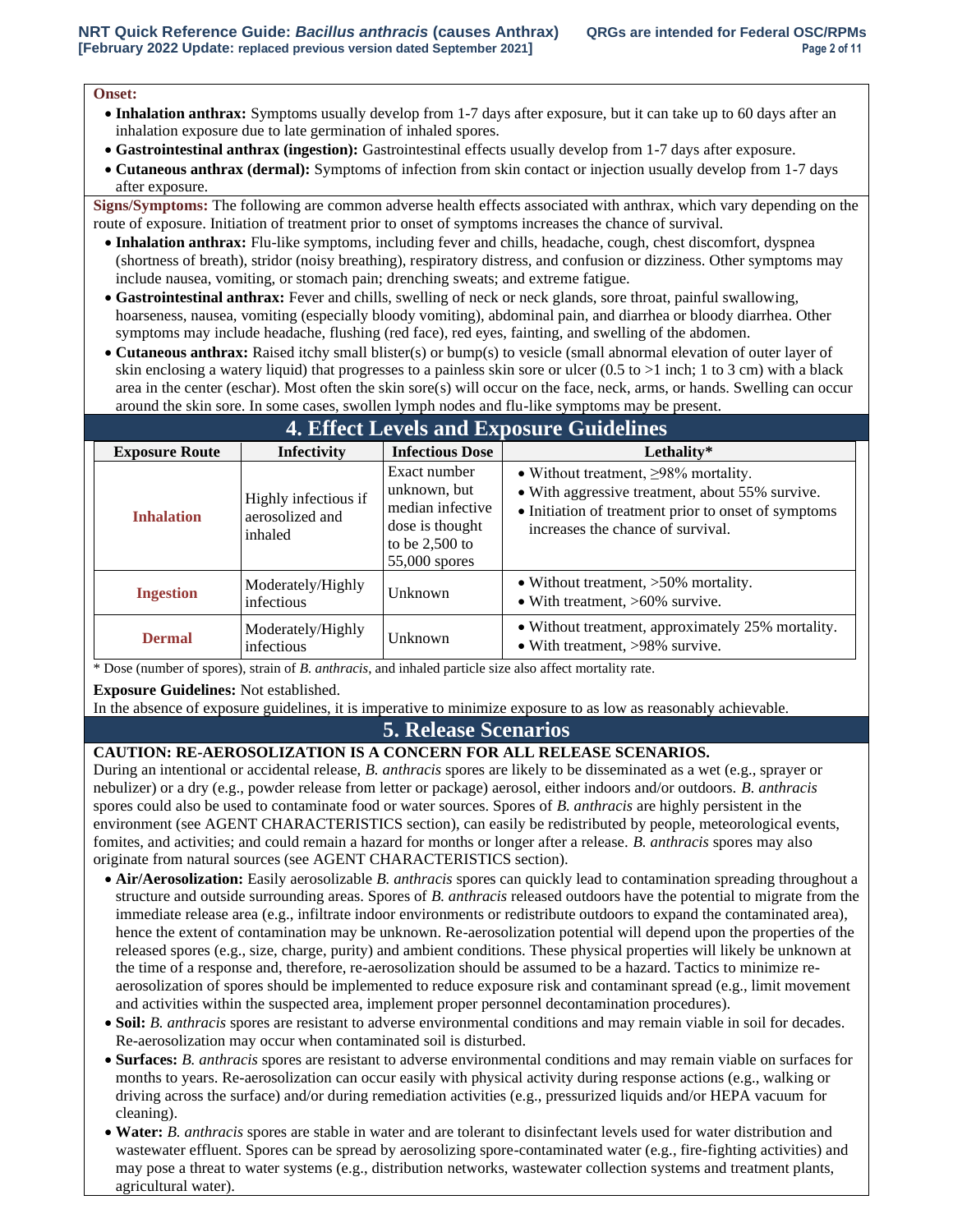• **Agriculture and Wildlife:** Natural outbreaks occur within the U.S. in domestic or wild animals through the ingestion of spores while grazing on contaminated land or eating contaminated feed. Large-scale outdoor scenarios may result in contaminated food crops that will require disposal/destruction, and may impact pets, livestock, and wild animals susceptible to anthrax. Scavenging animals may distribute *B. anthracis* spores from infected carcasses thereby spreading environmental contamination. Animal die-offs may help identify the affected zone.

## **6. Personnel Safety**

**NOTE:** Check with the site Health and Safety Officer regarding personal protective equipment (PPE) selection, medical surveillance requirements, and other safety measures included in the site-specific Health and Safety Plan (HASP). PPE selection (Levels A-D), first aid procedures, and personnel decontamination may vary depending on potential exposure route, site conditions, specific job tasks, and release scenario. Responders should always check their own internal procedures (i.e., SOPs), if applicable.

The PPE Levels listed below are general suggestions only and specific for *B. anthracis* spores. The final determination will be made by the Health and Safety Officer on site. For decontamination of workers, see the PERSONNEL DECONTAMINATION section below. This PERSONNEL SAFETY section includes medical requirements, first aid procedures, and PPE selection for all hazards that may be present during a *B. anthracis* response (e.g., anthrax exposure, chemical decontaminants, heat stress). Additional information on personnel safety and PPE selection criteria based on exposure risks can be found at [https://www.dhs.gov/publication/protecting-responders-health-after-wide-area-aerosol](https://www.dhs.gov/publication/protecting-responders-health-after-wide-area-aerosol-anthrax-attack)[anthrax-attack.](https://www.dhs.gov/publication/protecting-responders-health-after-wide-area-aerosol-anthrax-attack)

#### **6.1. Medical Requirements:**

- **Pre-deployment:** Must be current on annual physical and medical evaluations for respirator use. **Seek prophylaxis provided per specific agency policy**.
- **During Incident:** Conduct periodic on-site medical monitoring as necessary per site-specific HASP. Report all signs and symptoms of anthrax, side effects from medical countermeasures, or other general adverse health effects such as fatigue, heat stress, and behavioral health, and treat according to First Aid section below. Monitoring of exposed workers may be required by the site Health and Safety Officer or public health officials.
- **Treatments Available:** Seek medical attention per specific agency policy. Treatment is supportive care and accompanied with use of combination antibiotic and antitoxin therapy. Effectiveness of antibiotics and antitoxins is optimal if instituted soon after onset of symptoms of inhalational anthrax.
- **Post Incident:** Off-site monitoring may be required by site Health and Safety Officers or public health officials for a period following last exposure. Post-exposure prophylaxis may be made available as necessary by medical team according to specific agency policy.

### **6.2. First Aid:**

**CAUTION:** Workers rendering first aid must be properly trained and use appropriate PPE as indicated below to avoid potential exposure.

- **During Incident:** Conduct medical monitoring, use PPE as designated by the HASP, record the PPE levels used, and, if necessary, ensure medical attention is provided as soon as possible for injuries/illnesses.
- **Post Incident:** Continue to monitor for signs/symptoms and, if necessary, ensure medical attention is provided as soon as possible for injuries/illnesses.

#### **6.3. Personal Protective Equipment (PPE):**

**General Information:** Responders should use NIOSH-approved chemical, biological, radiological, and nuclear (CBRN) respirators and protective clothing that provides protection against CBRN agents [Self Contained Breathing Apparatus (SCBA), Full-facepiece Powered Air Purifying Respirator (PAPR) or Full-facepiece Air Purifying Respirator (APR)]. Preincident training and exercises on the proper use of PPE are recommended. When selecting appropriate levels of PPE, information regarding potential of exposures to non-biological hazards (e.g., decontaminants) should be factored into any selection decisions.

For use of APRs or PAPRs, only those incorporating canister(s)/cartridge(s) labeled CBRN are appropriate for use in suspected or known CBRN environments. Canisters/cartridge(s) for APRs/PAPRs may be adversely affected by an increase in moisture and spray from certain work tasks, including during environmental cleanup and decontamination. Canisters and cartridges should be stored as specified by their manufacturer, and remain sealed until fitted to the respirator just prior to use. Canisters and cartridges that have had the vacuum seal broken or are otherwise damaged should be removed from possible service.

**NOTE:** Since *B. anthracis* spores pose no skin permeability potential, when no other hazards are present, non-CBRN APR tight-fitting PAPR or any tight-fitting, full facepiece PAPR incorporating at a minimum, high-efficiency (HE) particulate protection (as determined by the site Health and Safety Officer) may be appropriate.

**CAUTION:** AEGL values are not available for *B. anthracis* spores and no occupational exposure limits (e.g., PEL, REL) exist for *B. anthracis* spores (see EXPOSURE GUIDELINES section above). AEGL values or appropriate occupational exposure limits may exist for any selected decontaminants or fumigants; see the site-specific HASP developed for a specific incident.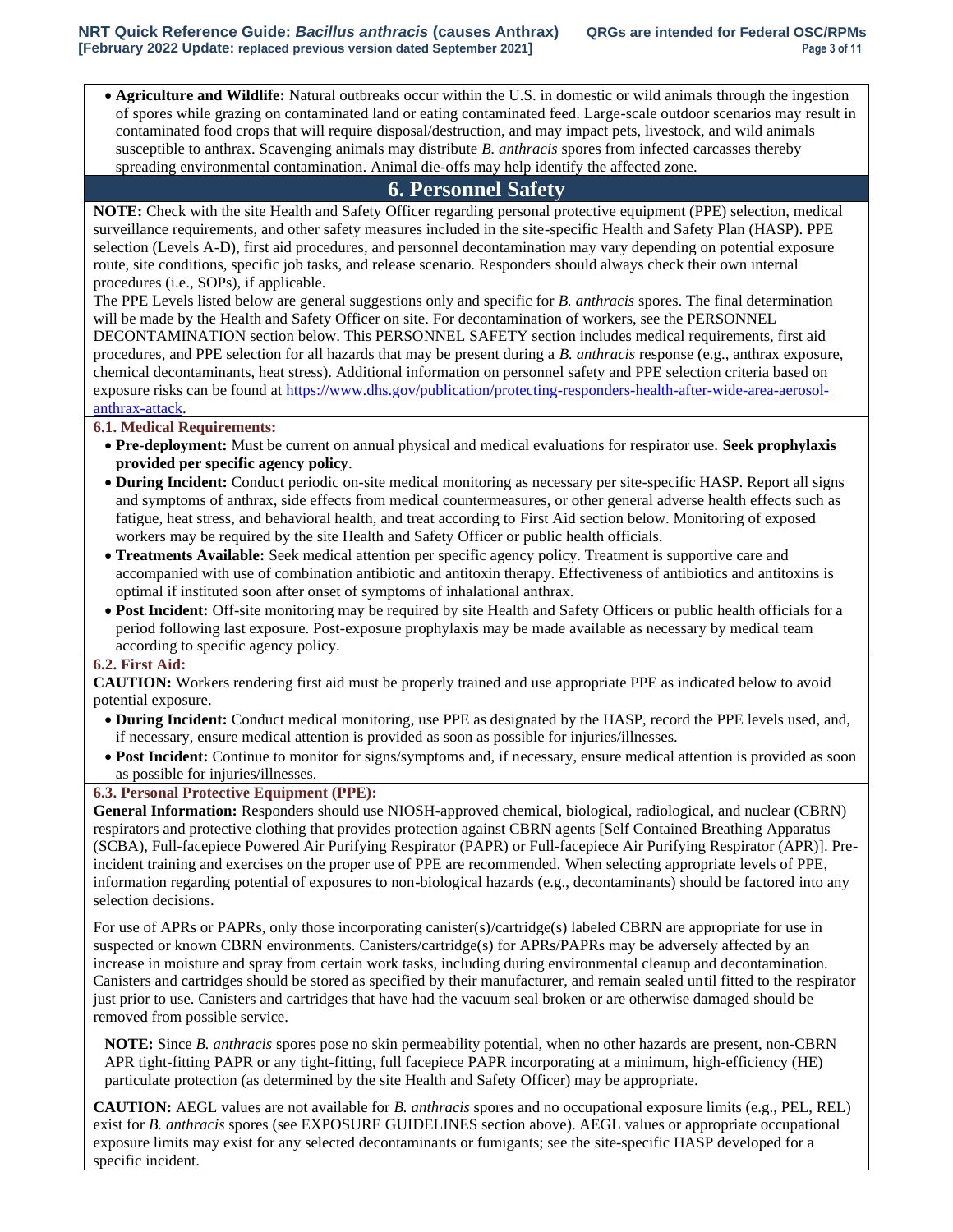### **PPE Levels for emergency response to a suspected biological agent incident are based on scenario risks from highest to lowest level of protection:**

- **LEVEL A:** NIOSH-approved CBRN full-facepiece SCBA operated in pressure demand mode, a totally-encapsulating chemical protective (TECP) suit that provides protection against CBRN agents, chemical-resistant gloves (inner and outer), and chemical-resistant boots. This level is appropriate when **any** of the following are met: a) the event is uncharacterized and/or uncontrolled, b) the type(s) of agent is unknown, c) the dissemination method is unknown, d) dissemination via an aerosol-generating device is still occurring, or e) decontaminating workers in TECP suits (because of potential for re-aerosolization). Per NIOSH guidance, Level A provides the greatest level of skin (TECP), respiratory (SCBA), and eye protection when the agent identity or concentration is unknown.
- **LEVEL B:** NIOSH-approved CBRN or non-CBRN full-facepiece SCBA operated in pressure demand mode, a hooded chemical-resistant suit that provides protection against CBRN agents, chemical-resistant gloves (inner and outer), and chemical-resistant boots. This level is appropriate when **both**: a) aerosol is no longer being generated and b) other conditions may present additional hazards, such as a splash hazard. Per NIOSH guidance, Level B provides the highest level of respiratory protection (SCBA) when a lesser level of skin protection is required. Level B differs from Level A in that it typically incorporates a non-encapsulating, splash-protective, chemical-resistant outer suit that provides protection against most liquids but is not vapor tight.
- **LEVEL C:** NIOSH-approved CBRN or non-CBRN APR tight-fitting PAPR, a hooded chemical-resistant suit that provides protection against CBRN agents, chemical-resistant gloves (inner and outer), and chemical-resistant boots. This level is appropriate when the aerosol is no longer being generated and either: a) the agent and hazard level has been defined **or** b) a small item on site can be easily bagged. Per NIOSH guidance, Level C can be selected when the agent identity and concentration are known and the respiratory protection criteria factors for the use of APR or PAPR (i.e., warning properties) are met.
- **LEVEL D:** Disposable hooded coveralls, gloves, and foot coverings can be worn when a risk assessment has determined there is no further risk of exposure to *B. anthracis* spores or other hazards that would necessitate the use of respiratory protection, during post-incident operations.

**Other Workers:** PPE recommendations for non-emergency response workers must be developed in the HASP for the site-specific scenario. PPE recommendations will vary by job type (e.g., cleanup, decontamination), type of exposure (e.g., airborne or surface/liquid/soil hazard), and additional site hazards (e.g., chemical, physical).

**NOTE**: Downgrading PPE levels may be considered only when the identity and concentration of the agent is known and the risks of re-aerosolization or dermal exposure are known to be extremely low. Decisions regarding downgrading of PPE levels are only made at the discretion of the site Health and Safety Officer after conducting a risk assessment and must be accompanied by on-site monitoring.

# **7. Personnel Decontamination**

### **7.1. Personnel Decontamination Procedure:**

**NOTE:** Individuals involved in decontamination of personnel must use PPE as indicated in the PERSONNEL SAFETY section above to avoid the potential for exposure. Be sure to cover all abraded skin prior to donning PPE and take care to avoid abrasion of the skin during all personnel decontamination operations to minimize potential for cutaneous exposure to *B. anthracis* spores. Level C PPE with NIOSH-approved CBRN or non-CBRN APR or PAPR is appropriate when decontaminating personnel potentially contaminated with *B. anthracis* spores. If a higher level of PPE (A or B) is used, the steps below may need to be modified per the HASP.

**WARNING: DO NOT BEGIN ANY WORK UNTIL A COMPREHENSIVE WASTE MANAGEMENT PLAN HAS BEEN DEVELOPED** (see WASTE MANAGEMENT section below). All waste/trash generated from personnel decontamination procedures must be disposed of as outlined in the site-specific Waste Management Plan.

### **7.2. Personnel Decontamination Procedures by Zone/Step:**

Prior to entering the Exclusion Zone, all personnel are required to familiarize themselves with the site-specific personnel decontamination procedures. Negative air machine(s) should be incorporated into the personnel decon line, pulling HEPAfiltered air from the cleanest areas to areas with contamination (Support Zone to Exclusion Zone). Tents, berms, and collection vessels should be able to maintain copious amounts of wastewater in a contained and safe manner. Procedures should be in place to treat, replace, and dispose of contaminated materials used during the decon process in case the setup itself cannot be properly deconned/disinfected. In addition, procedures should be implemented to replace necessary spent chemicals and decontamination solutions and containerize for disposal if necessary.

- For additional details on personnel decontamination procedures, please reference the most recent version of EPA's CBRN CMAD Biological Response Personnel Decontamination Line Standard Operating Procedure (SOP), which can be found at: [response.epa.gov/BioResponse\\_Decontamination\\_Line\\_SOP.](https://response.epa.gov/BioResponse_Decontamination_Line_SOP)
- All waste/trash (e.g., wipes, towels, booties, gloves, inner suits, cartridge filters) generated from personnel decontamination procedures must be disposed of as outlined in the site-specific Waste Management Plan.
- Decon Line Attendant (DLA) will verbally direct personnel through each step.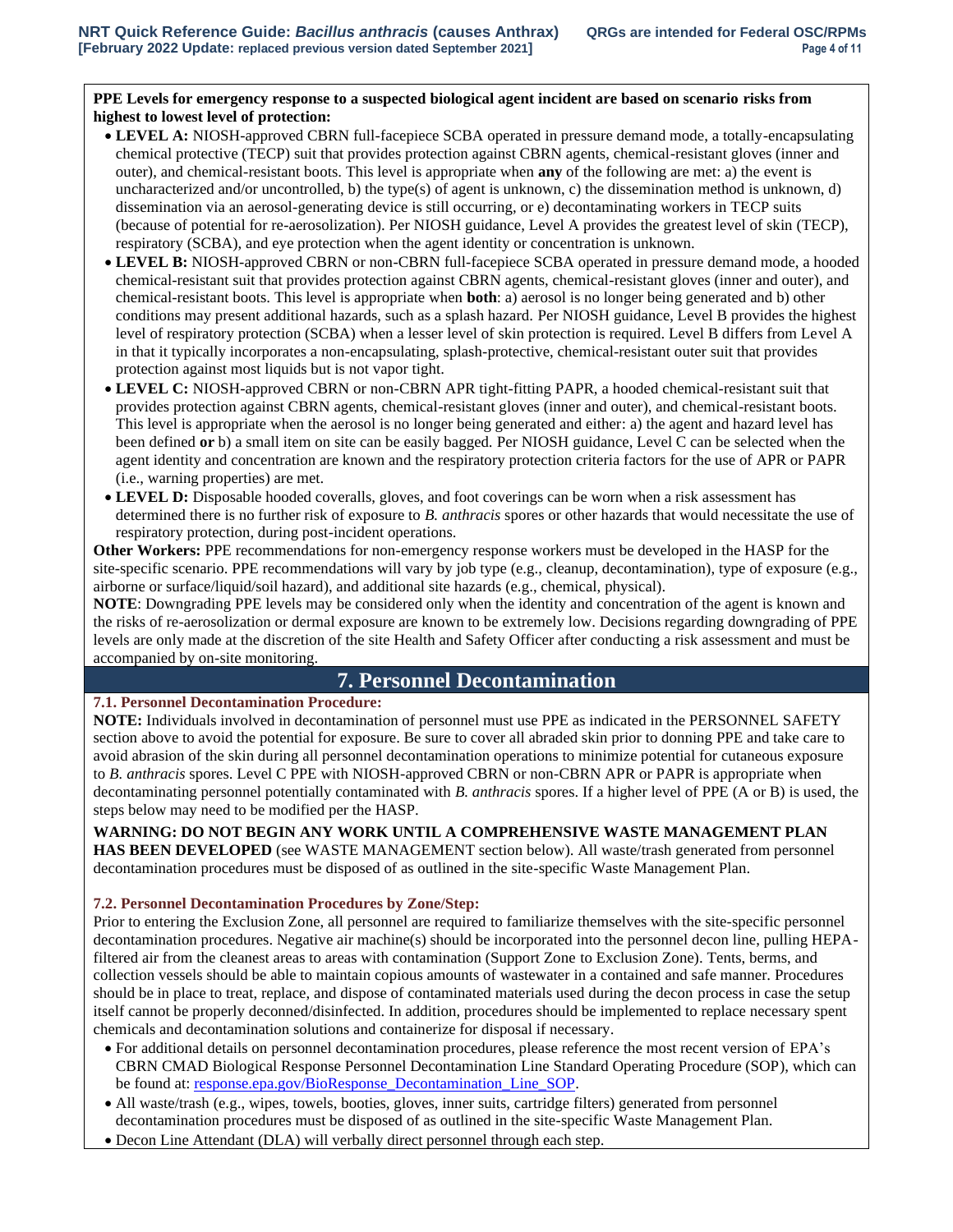|                |                                                                                              | <b>Conducted in Exclusion Zone (Hot Zone)</b>                                                                                                                                                                                                                                                                                                                                                                                                                                                                                                                                                                                                                                                                                                                                                                                                                                                                                                  |
|----------------|----------------------------------------------------------------------------------------------|------------------------------------------------------------------------------------------------------------------------------------------------------------------------------------------------------------------------------------------------------------------------------------------------------------------------------------------------------------------------------------------------------------------------------------------------------------------------------------------------------------------------------------------------------------------------------------------------------------------------------------------------------------------------------------------------------------------------------------------------------------------------------------------------------------------------------------------------------------------------------------------------------------------------------------------------|
| 1              | Tool and<br>Instrument<br><b>Drops</b>                                                       | Place equipment taken into the Hot Zone on a plastic covered table or container provided prior to<br>entering the contamination reduction corridor. Equipment will either be reused if more than one entry is<br>planned or will be decontaminated later.                                                                                                                                                                                                                                                                                                                                                                                                                                                                                                                                                                                                                                                                                      |
|                |                                                                                              | <b>Conducted in Contamination Reduction Zone (Warm Zone)</b>                                                                                                                                                                                                                                                                                                                                                                                                                                                                                                                                                                                                                                                                                                                                                                                                                                                                                   |
| $\overline{2}$ | Sample Drop                                                                                  | Place samples in a container provided for sample decontamination. Care needs to be taken to ensure that<br>workers maintain chain-of-custody of samples. It is recommended that samples are decontaminated in a<br>separate decontamination line.                                                                                                                                                                                                                                                                                                                                                                                                                                                                                                                                                                                                                                                                                              |
| $\mathfrak{Z}$ | <b>Doff Booties</b><br>and Work or<br><b>Task PPE</b>                                        | Any work or task-specific PPE is to be disposed of in designated container or can be placed into a<br>designated bin to be cleaned for reuse. Check for breaches in PPE and identify any gross contamination.<br>Remove any gross contamination with wipes and place into designated container. Sit on bench and<br>remove booties and place in designated container.                                                                                                                                                                                                                                                                                                                                                                                                                                                                                                                                                                          |
| $\overline{4}$ | Wet Operations<br>- Outer Boot<br>and Glove Wash<br>$(1st$ and $2nd$<br>Gross Decon<br>Wash) | The purpose of this step is to remove gross contamination, such as dirt or grime from boots and gloves. If<br>gross contamination is not visible, this step may be skipped. Wash outer boots by stepping in decon basins<br>with designated decontamination solutions and then outer gloves using designated decontamination<br>solutions in glove wash basin as specified in HASP (1:10 diluted bleach).                                                                                                                                                                                                                                                                                                                                                                                                                                                                                                                                      |
| 5              | Wet Operations<br>- Full Decon of<br>Gloves, Boots,<br>PAPR, and<br><b>Outer Suit</b>        | Step from the 1st and 2nd Gross Decontamination Wash into a contained area (large tub or basin) at this<br>station in the decon line to wash boots and gloves. Keep PAPR and masks on face and body. Turn off<br>PAPR and cover the outside of the cartridge loosely to avoid saturation with water. Wash all outer<br>surfaces in a contained area (e.g., kiddie pool) using a pressurized spray with designated decontamination<br>solution. Use fine mist tip on sprayer to prevent cross contamination. Start with decontaminating boots<br>and gloves, then work on suit from the top down, including PAPR. Decontamination personnel should<br>conduct this step. Care should be taken to ensure all areas are wetted, including around zipper, arms, front<br>torso, and any other area that could have been contaminated. Used decontamination solution and aqueous<br>waste should be contained, collected, and disposed of properly. |
| 6              | Wet<br>Operations -<br>Doff Outer<br>Boots, Gloves,<br>and Outer Suit                        | While sitting on a stool, remove outer boots and outer gloves. Undo the PAPR belt and hold in hand.<br>While touching only the inside of suit, remove outer suit by carefully rolling suit in an outward motion<br>from shoulders down to feet. Dispose of boots, gloves, and suit in a designated container. This step may<br>require decontamination personnel to assist either by holding PAPR unit or assisting in suit removal.                                                                                                                                                                                                                                                                                                                                                                                                                                                                                                           |
| 7              | Dry Operations<br>- Inner Suit<br>Wipe and<br>Removal                                        | Conducted by DLA – While touching only the inside of the suit, remove the worker's inner suit by<br>carefully rolling it inside out while progressing slowly, using a downward motion, from the hood<br>head/shoulders area, to the hands and sleeves, all the way down to the feet. Wipe down the zipper, hood<br>near the mask, and cuffs (area within 6 inches above the wrist) of the worker's inner suit with a paper<br>towel wetted with new decontamination solution. Step out of suit while holding PAPR with mask on and<br>place inner suit in designated container.                                                                                                                                                                                                                                                                                                                                                                |
| 8              | PAPR and Mask<br>Removal                                                                     | Put on a new pair of gloves over the inner gloves (provided by DLA). With new gloves on, doff PAPR<br>mask and hose by looking downward and pulling the mask down from the top of head and away from<br>chin. Remove cartridge filters and place into a designated container. Put mask and hose into designated<br>containers for cleaning. Decontamination personnel will clean each mask and PAPR assembly prior to<br>return to service.                                                                                                                                                                                                                                                                                                                                                                                                                                                                                                    |
| 9              | Inner Glove<br>Removal, and<br>Hand and Face<br>Wash                                         | Remove inner gloves by only touching outside of first glove and then only inside of second glove. Place<br>gloves into designated container. Wash hands and then face with soap and warm water after all PPE has<br>been doffed and prior to entering the personal shower.                                                                                                                                                                                                                                                                                                                                                                                                                                                                                                                                                                                                                                                                     |
|                |                                                                                              | <b>Conducted in Support Zone (Cold Zone)</b>                                                                                                                                                                                                                                                                                                                                                                                                                                                                                                                                                                                                                                                                                                                                                                                                                                                                                                   |
| 10             |                                                                                              | Personal Shower   Personnel should shower using copious quantities of soap and water for a minimum of 5 minutes and                                                                                                                                                                                                                                                                                                                                                                                                                                                                                                                                                                                                                                                                                                                                                                                                                            |

| 10 | Personal Shower       | Personnel should shower using copious quantities of soap and water for a minimum of 5 minutes and<br>change into clean clothes. If a personal shower is not immediately available, at the minimum, hands and<br>face should be washed thoroughly. |  |
|----|-----------------------|---------------------------------------------------------------------------------------------------------------------------------------------------------------------------------------------------------------------------------------------------|--|
|    | Medical<br>Monitoring | Report to the medical monitoring station for post-entry monitoring and if necessary, meet with<br>appropriate personnel for debriefing.                                                                                                           |  |

**Emergency Egress Corridor:** Establish an emergency egress line to use for quickly decontaminating personnel with medical emergencies while in the Exclusion Zone. Depending on the severity of the injury or illness, personnel may have to be quickly gross or dry deconned only and have PPE and clothing removed. Prior to receiving treatment from emergency medical technicians (EMT) or being transported to a hospital, personnel must be decontaminated to minimize potential exposure to others. The clothing of the person being transported will comply with the ambulance/EMT requirements.

**Note:** All work in the Exclusion Zone must come to a stop until the Emergency Egress Corridor is clear and reset.

**Hand-Wash Station:** A hand-wash station should be available for personnel to remove any residual decontaminant following entry. However, this may not be available initially at the scene or weather conditions may prohibit its use. If a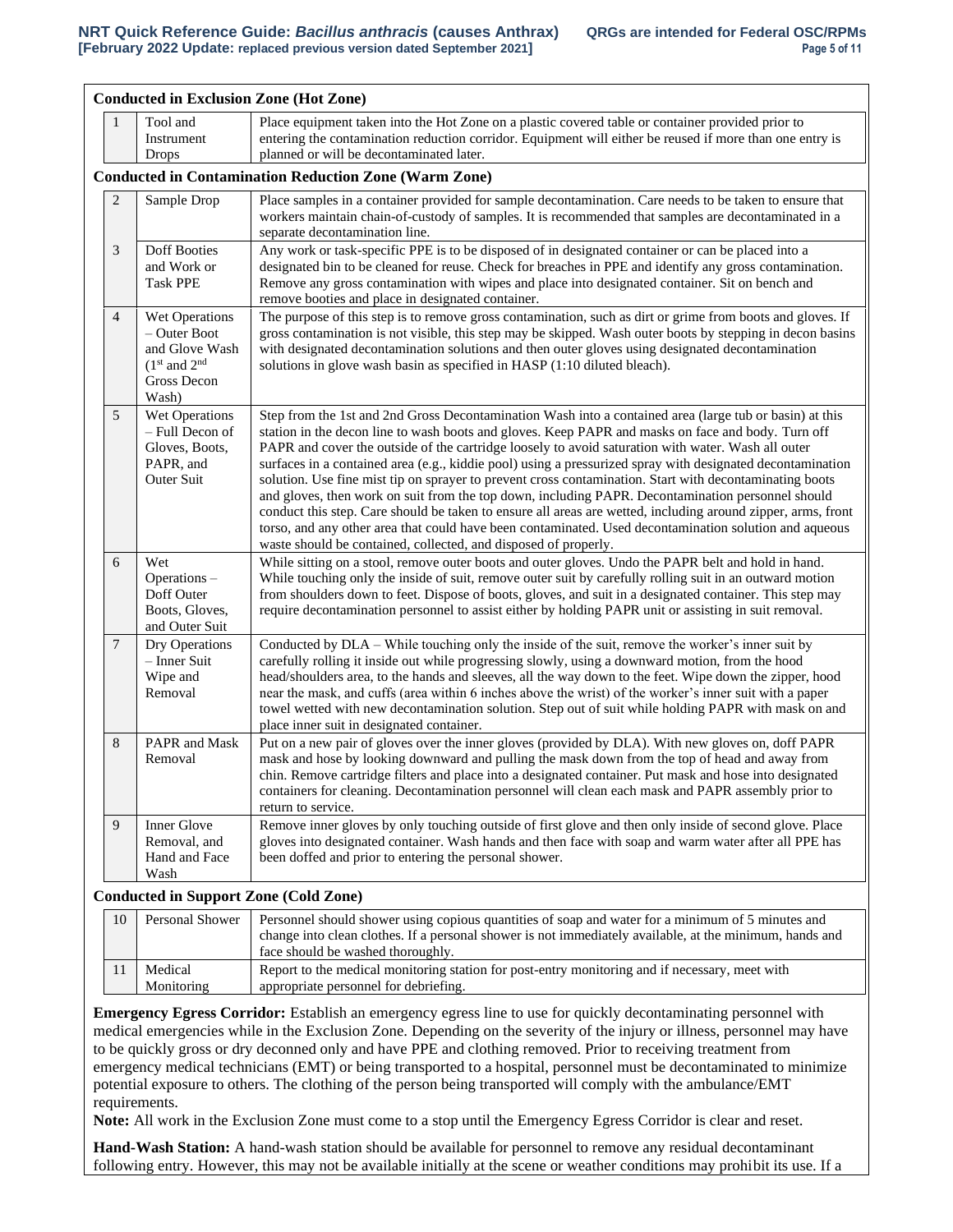hand-wash station is not available, personnel should wash their hands and face as soon as possible with appropriate wet wipes or hand sanitizer, prior to entering the personal shower.

**PPE Wash Water:** PPE Wash Water refers to aqueous waste from the personnel decon line, but not water from the personal shower. See AQUEOUS WASTE STERILIZATION AND DISPOSAL section below.

## **8. Environmental Sampling**

**Note:** Environmental samples refer to samples collected from environmental matrices and do not include forensic or clinical samples collected by other agencies.

#### **8.1. Before collecting samples (bullet order may vary):**

- Identify and coordinate with law enforcement agency in charge to ensure site access and initiate information sharing.
- Identify and coordinate with the public health jurisdiction and public health labs that may be involved and initiate information sharing. This may include initiating contact of the EPA/HQ-EOC (202-564-3850) for Environmental Response Laboratory Network (ERLN) laboratories and other laboratories such as CDC's Laboratory Response Network (LRN) able to analyze the site-specific types of samples. Laboratory capacity for analysis of environmental samples may be limited. Clearly identify and discuss with the laboratory its acceptance criteria since most labs cannot analyze all types of media, nor can they dispose of some types of left-over samples.
- Create a sampling plan as part of a quality assurance project plan. The sampling plan should include sample handling, packing, and transportation requirements so that *B. anthracis* spores remain viable during the process. Site-specific sampling plans will be affected by: 1) type of release, whether the release was intentional vs. unintentional (accidental or naturally occurring), and the characteristics of the *B. anthracis* and spore preparation; 2) type of contaminated surfaces (e.g., porous vs. non-porous, indoor vs. outdoor); and 3) sampling objectives (e.g., site characterization predecontamination vs. post-decontamination sampling).
- Follow sampling procedures and packaging and shipping requirements. The eSAM [\(https://www.epa.gov/esam/sample-collection-information-documents-scids\)](https://www.epa.gov/esam/sample-collection-information-documents-scids) provides general information regarding sampling procedures supporting collection of samples to be analyzed for *B. anthracis* spores. Procedures encompass different media, sampling supplies (e.g., swabs, sponge-sticks, filter cartridges/cassettes), sample size, container, holding time, preservation, packaging, and shipping. For additional information and for other sample matrices, contact the EPA/HQ-EOC at 202-564-3850. Packaging and shipping of samples are subject to strict regulations established by DOT, CDC, USPS, OSHA, and IATA. Contact the sample-receiving laboratory to determine if they have additional packaging, shipping, or labeling requirements.

### **8.2. Sampling strategy and methods:**

- 1. The Data Quality Objective process provides a framework for sampling design. Site-specific information informs the creation of a conceptual model, sampling objectives, response boundaries, and an analytical statement that includes the results that will be obtained. ("Guidance on Systematic Planning Using the Data Quality Objectives Process," EPA QA/G-4: [https://www.epa.gov/sites/production/files/2015-06/documents/g4-final.pdf\)](https://www.epa.gov/sites/production/files/2015-06/documents/g4-final.pdf).
- 2. Create a conceptual model of the incident to provide a situational awareness summary of the site. Maps and drawings can be illustrated with site-specific data to capture the current understanding of the incident. Include potential fate and transport, weather conditions, tracking of contaminant, and data obtained from other responders, such as law enforcement and public health.
- 3. Create and prioritize sampling objectives based on the conceptual model and what data will bring additional understanding to the incident.
- 4. Create boundaries for the sampling objectives based on the conceptual model and restraints, such as available resources and laboratory capacity.
- 5. Use sampling design tools to develop sampling designs that meet the objectives and select the most appropriate sample design. Site-specific factors will affect sampling objectives and the sample design (number, type, and location). Examples of sample design tools include:
	- Trade-off Tool for Sampling (TOTS): [tots.epa.gov.](https://www.tots.epa.gov/) TOTS is an online tool to estimate and optimize cost, time, and resources for sampling plans.
	- Visual Sample Plan (VSP): [https://www.pnnl.gov/projects/visual-sample-plan.](https://www.pnnl.gov/projects/visual-sample-plan) VSP is a statistical software tool for generating probabilistic sampling designs.
	- "Guidance for Choosing a Sampling Design for Environmental Data Collection," EPA QA/G-5S: [https://www.epa.gov/sites/production/files/2015-06/documents/g5s-final.pdf.](https://www.epa.gov/sites/production/files/2015-06/documents/g5s-final.pdf)
- 6. Use validated/verified sampling methods, and consider using innovative sampling methods if they are sufficiently advantageous for achieving objectives (see eSAM: [https://www.epa.gov/esam/sample-collection-information](https://www.epa.gov/esam/sample-collection-information-documents-scids)[documents-scids\)](https://www.epa.gov/esam/sample-collection-information-documents-scids).
	- a. **Surface: Sponge-Stick and Wipe Sampling** (for non-porous surfaces): sterile macrofoam sponges or sterile gauze wipes moistened with sterile 1X phosphate-buffered saline supplemented with 0.01% Tween-20 (PBST) are used to sample  $100$  in<sup>2</sup> (sponge) or  $144$  in<sup>2</sup> (wipe) area of flat non-porous surfaces. If this wetting solution is not available, use sterile de-ionized water. Do NOT use dry wipes or sponges. Note: The wipe sampling and analytical method has not been validated by CDC. A wipe sampling procedure is provided in the event that the sponge methods cannot be utilized (see CDC's surface sampling procedures for *Bacillus anthracis* spores from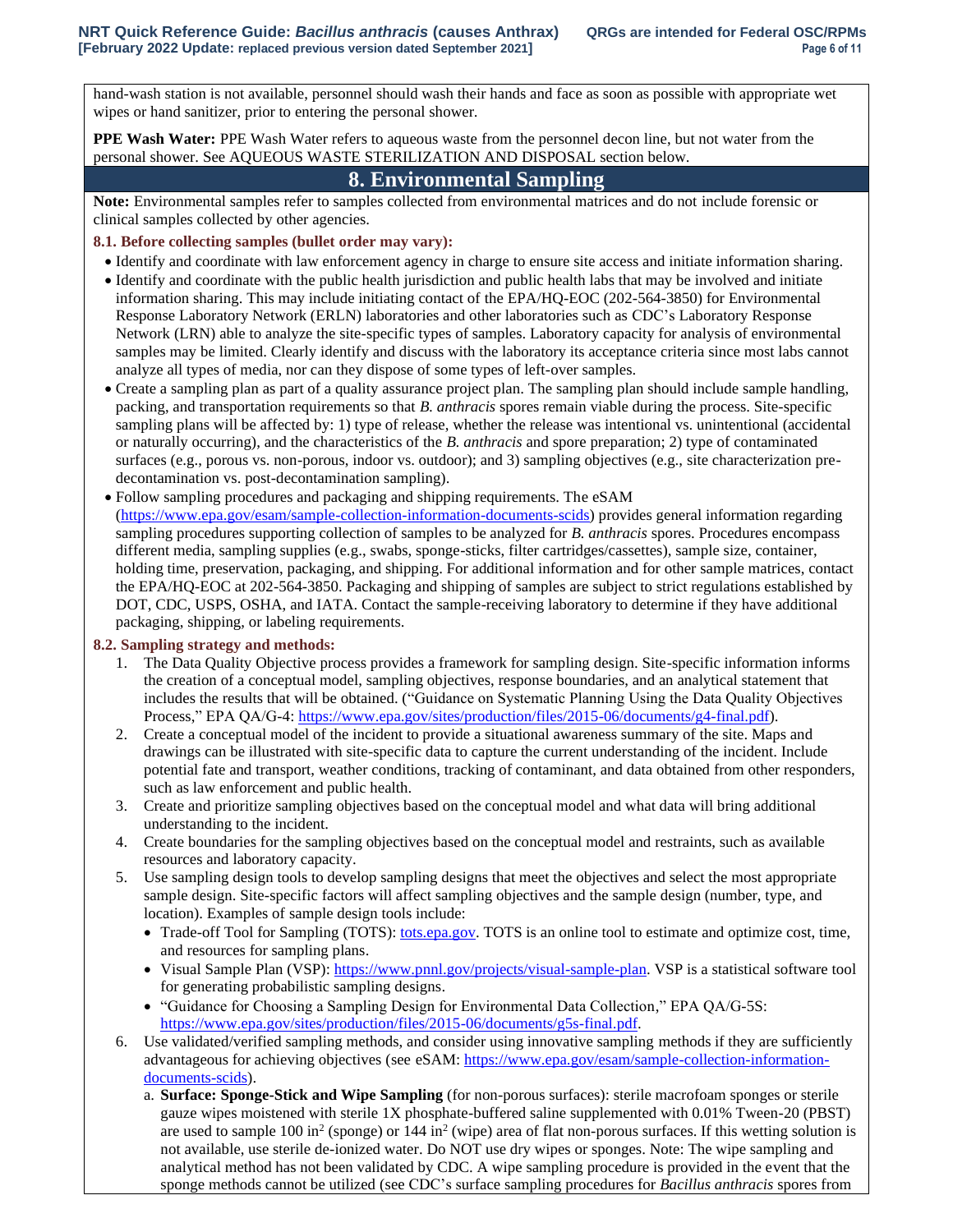smooth, non-porous surfaces[: https://www.cdc.gov/niosh/topics/emres/surface-sampling-bacillus](https://www.cdc.gov/niosh/topics/emres/surface-sampling-bacillus-anthracis.html)[anthracis.html\)](https://www.cdc.gov/niosh/topics/emres/surface-sampling-bacillus-anthracis.html).

- b. **Surface: Swab Sampling** (for non-porous surfaces): sterile swabs moistened with sterile 1X phosphatebuffered saline with 0.01% Tween-20 (PBST) are used to sample 4 in<sup>2</sup> area of non-porous, small, hard-to-reach or irregular shaped surfaces (e.g., keyboards, air register vanes).
- c. **Surface: Micro-Vacuum Sampling** (for porous and/or irregular shaped surfaces): 37mm Cassettes, pre-loaded with 0.45μm mixed cellulose filter (MCE) (i.e., SKC 225-3-01), 0.8μm pore size MCE (i.e., Zefon 7345CC) or 0.3μm PTFE filters (i.e., SKC 225-1723), are used in conjunction with personal sampling pumps (≥5 lpm air flow rate) or an equivalent vacuum source to collect samples from a  $144$  in<sup>2</sup> area [\(https://www.ncbi.nlm.nih.gov/pmc/articles/PMC4780263/pdf/nihms-763404.pdf\)](https://www.ncbi.nlm.nih.gov/pmc/articles/PMC4780263/pdf/nihms-763404.pdf).
- d. **Air:** Air samples can be collected using low-volume air filtration sampling (e.g., MCE, PTFE, gelatin filter), impactors, or impinger methods. Selection of the technique required for air sampling is based primarily on sitespecific sampling objectives and strategies, the analyses to be performed, conditions of the indoor environment, fate and transport of the pathogen, and the physiological characteristics of the pathogen, including pathogen size. Refer to the sampling methods and manufacturer instructions for flow rates and sampling times (see eSAM[: https://www.epa.gov/esam/sample-collection-information-documents-scids\)](https://www.epa.gov/esam/sample-collection-information-documents-scids). Ensure that the appropriate pump is used for the selected sampling method.
	- **Water:** *B. anthracis* spores can persist in water, which may contain an oxidant, either applied as a disinfectant in a water system or introduced during decontamination activities. To avoid interference with analysis, the oxidant needs to be neutralized immediately upon collection with a sodium thiosulfate or other neutralizer at the concentration specified by the sampling protocol (see "Sampling Guidance for Unknown Contaminants in Drinking Water," EPA-817-R-08-003: [https://www.epa.gov/sites/production/files/2017-](https://www.epa.gov/sites/production/files/2017-02/documents/sampling_guidance_for_unknown_contaminants_in_drinking_water_02152017_final.pdf) [02/documents/sampling\\_guidance\\_for\\_unknown\\_contaminants\\_in\\_drinking\\_water\\_02152017\\_final.pdf\)](https://www.epa.gov/sites/production/files/2017-02/documents/sampling_guidance_for_unknown_contaminants_in_drinking_water_02152017_final.pdf). Even for a drinking water system, in which residual oxidant levels can vary substantially throughout the system and may be minimal in some locations, assume that a sample contains an oxidant and neutralize according to the sampling protocol.
	- **Soil:** For areas where soil deposition of the agent is suspected to have occurred (i.e., where aerosols or liquid droplets have been present), soil samples of predetermined depth can be collected. The depth of sample and handling of vegetation should be prescribed based on site-specific objectives.
- 7. Animal and Wildlife Samples: Upon confirmation of an outbreak, ensure responsible agencies are notified immediately because anthrax is a reportable zoonotic disease. Notify the state veterinarian for wildlife fatality. Federal points of contact include USDA at 202-720-5711 and the CDC Emergency Operations Center at 770-488- 7100.

**Note:** Field Detection technologies and other similar analytical techniques listed here cannot distinguish between viable and non-viable *B. anthracis* spores. Culture-based methods may be necessary to adequately assess risk.

**8.3. Available technologies:** The following table summarizes some available technologies by which responders may be able to obtain results within a comparatively short time frame. In historical incidents, such availability has been from: 1) Civil Support Team (CST) mobile labs (Analytical Laboratory System (ALS)), and 2) local public health laboratories that may be part of CDC's LRN, if they have the necessary equipment platforms. As a trade-off for availability, either of them may not have the capabilities to prepare certain types of samples for analysis. The site-specific types of samples should be discussed before relying on their capabilities. For technologies listed below as available in "labs," availability may change over time; contact the EPA/HQ-EOC (202-564-3850) for current information.

| <b>Platform – Availability</b>                      | Where used                         | <b>Potential purposes</b>                                        |
|-----------------------------------------------------|------------------------------------|------------------------------------------------------------------|
| Immunoassay [Hand-Held Assay (HHA)] - CST           | Field                              | Suggestive of presence/absence<br>through immunological features |
| Immunoassay [Lateral Flow Assay (LFA)] – Commercial | Field                              | Suggestive of presence/absence<br>through immunological features |
| $PCR - CST$                                         | Mobile Lab (CST ALS)               | Detection of <i>B. anthracis</i> genes                           |
| $PCR - Labs$                                        | Fixed Lab (BioWatch,<br>LRN, ERLN) | Detection of <i>B. anthracis</i> genes                           |

# **9. Laboratory Analysis**

**Note:** Many labs will not be able to perform analysis on all environmental sample types and matrices, so it is vital to consult with the laboratory to understand their capabilities before sending samples.

**Laboratory availability:** Contact the EPA/HQ-EOC (202-564-3850) for Environmental Response Laboratory Network (ERLN) laboratories equipped for the analysis of *B. anthracis* spores in environmental samples. Additional laboratory capacity may be available through CDC's Laboratory Response Network (LRN) and the Integrated Consortium of Laboratory Networks (ICLN).

**Analytical goals:** Analytical goals may change as the response progresses, and laboratory analysis can follow a tiered approach, or algorithm, when implementing different analytical methods, particularly when needed to address a large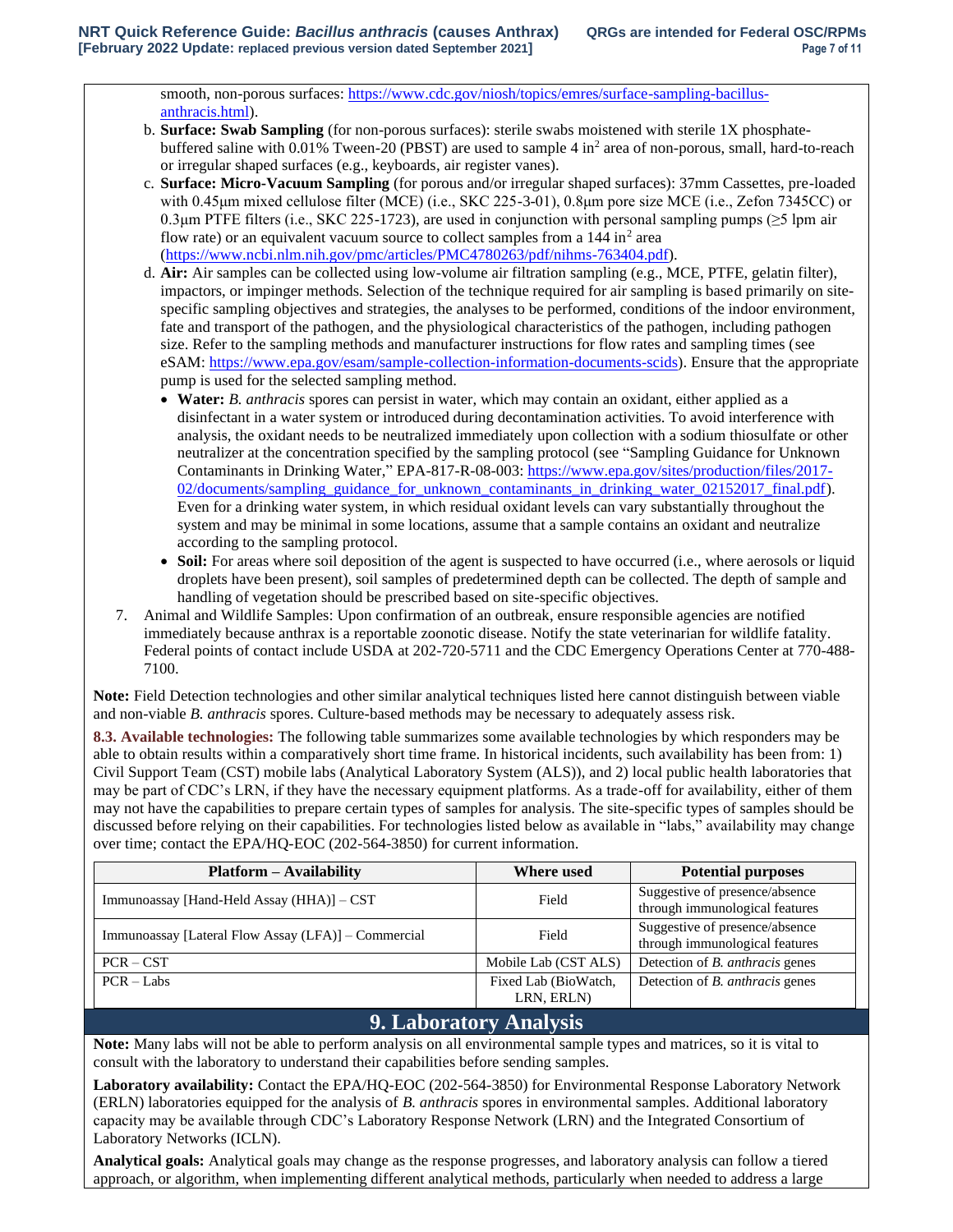number of samples. For example, some methods are generally more rapid than more definitive, and might be used during the initial stages of response to evaluate the extent of contamination. Such methods also might be used to identify samples that should be analyzed using more extensive methods. These more extensive analytical methods should be considered for use when: 1) earlier analysis indicates the presence of *B. anthracis* spores, 2) a smaller subset of samples requires analysis, or 3) as required for a tiered approach to environmental decontamination/cleanup. Depending on the goals of the decontamination/cleanup phase, *B. anthracis* spore viability assessment methods may be needed for sample analysis.

**Analytical methods:** Laboratory methods are listed in EPA's SAM [\(https://www.epa.gov/esam/selected-analytical](https://www.epa.gov/esam/selected-analytical-methods-environmental-remediation-and-recovery-sam)[methods-environmental-remediation-and-recovery-sam\)](https://www.epa.gov/esam/selected-analytical-methods-environmental-remediation-and-recovery-sam) with a reference to EPA's "Protocol for Detection of *Bacillus anthracis* from Environmental Samples During the Remediation Phase of an Anthrax Incident," Second Edition [\(https://cfpub.epa.gov/si/si\\_public\\_record\\_report.cfm?Lab=NHSRC&dirEntryId=338673\)](https://cfpub.epa.gov/si/si_public_record_report.cfm?Lab=NHSRC&dirEntryId=338673), which details multiple analytical methods for different environmental sample types and analytical goals, ranging from detecting presence/absence of DNA of *B. anthracis* by real-time PCR to detecting live/viable spores by microbiological plate culture, and Rapid Viability PCR (RV-PCR) method.

### **10. Environmental Decontamination/Cleanup**

## **WARNING: DO NOT BEGIN FULL-SCALE DECONTAMINATION WORK UNTIL A COMPREHENSIVE WASTE MANAGEMENT PLAN HAS BEEN DEVELOPED** (see WASTE MANAGEMENT section below).

**CAUTION: Spraying decontamination solutions may re-aerosolize spores. For more detailed decontamination information, contact the EPA/HQ-EOC at 202-564-3850.**

**CAUTION:** Decontaminant solutions or fumigants have unique safety/PPE requirements due to their own toxicity or that of breakdown products during use (e.g., use of bleach results in chlorine vapors, while fumigants may be used at concentrations above their IDLH levels).

#### **10.1. Decontamination/Cleanup Planning:**

A site-specific decontamination/cleanup plan should be developed and approved by all necessary organizations/SMEs via Incident Command System (ICS) channels prior to decontamination activities. The plan should consider:

- Nature of contamination, including physical properties, and how it entered the contaminated area of facility or area;
- Extent of contamination, including the amount and possible pathways that have or could have spread the contamination; and
- Objectives of decontamination, including decontamination of critical items for re-use and the treatment, removal, or packaging of other items for disposal.
- **General Considerations:** An evaluation should be undertaken that considers public safety, total cost, impact on the facility, wastes generated, as well as the time the facility or item will be out of service and any socio-economic, psychological, and/or security impacts that may result. It is advisable to isolate the contaminated area. Large volumes of decontamination wastes may be generated that will need to be collected, treated, and properly disposed of.
- **Disposal Option:** Certain materials may be resistant to decontamination techniques or it may be cheaper to discard and replace than to decontaminate and restore. In general, for porous materials that are non-essential (e.g., carpet, upholstered furniture), it is recommended to remove and manage these items as contaminated waste.
- **Environmental Persistence:** *Bacillus anthracis* spores are generally stable in the environment and some natural attenuation can occur, but this depends on the exposure to solar light. It is not advised to rely on natural attenuation as a treatment option.
- **Temporary Barrier Option:** If the contaminated area cannot be immediately remediated, a temporary barrier option may be desirable in which physical barriers (e.g., plastic sheeting) are used to immobilize and prevent the agent contamination from spreading. Such options can also be a temporary solution until a final decontamination and disposal strategy can be implemented.

#### **10.2. Decontamination Strategy:**

Dealing with gross decontamination or source of contamination has been the first step in many historical *B. anthracis* responses. A site-specific decontamination strategy can be developed by designating contaminated areas into several broad categories: 1) contaminated materials, 2) surfaces requiring remediation, 3) large volumetric spaces, and 4) sensitive and irreplaceable items. Aqueous waste is covered in the AQUEOUS WASTE STERILIZATION AND DISPOSAL section below. **CAUTION:** The decontamination strategies presented below for each of the four broad categories may need to be adjusted to ensure decontamination under site-specific conditions. Spore preparations and other factors may impact associated decontamination strategies and should be considered to pose a health hazard until proven otherwise.

**Contaminated Materials:** For removal of visible powders or other contaminated objects or materials, such material may be transferred carefully into containers, with care being taken to minimize re-aerosolization.

**Surfaces Requiring Remediation:** Dirt, grime, and other coatings can reduce the effectiveness of decontamination; precleaning surfaces with soap and water may be needed before the application of decontamination solutions, but the resulting pre-cleaning rinsates may contain and spread contaminants. Decontamination solutions should be deployed as a low-pressure spray (<30 psi) whenever possible to avoid potential re-aerosolization of agent. Prior to decontaminant use, product-specific safety requirements should be incorporated into the site-specific HASP. A strategy for visible material is: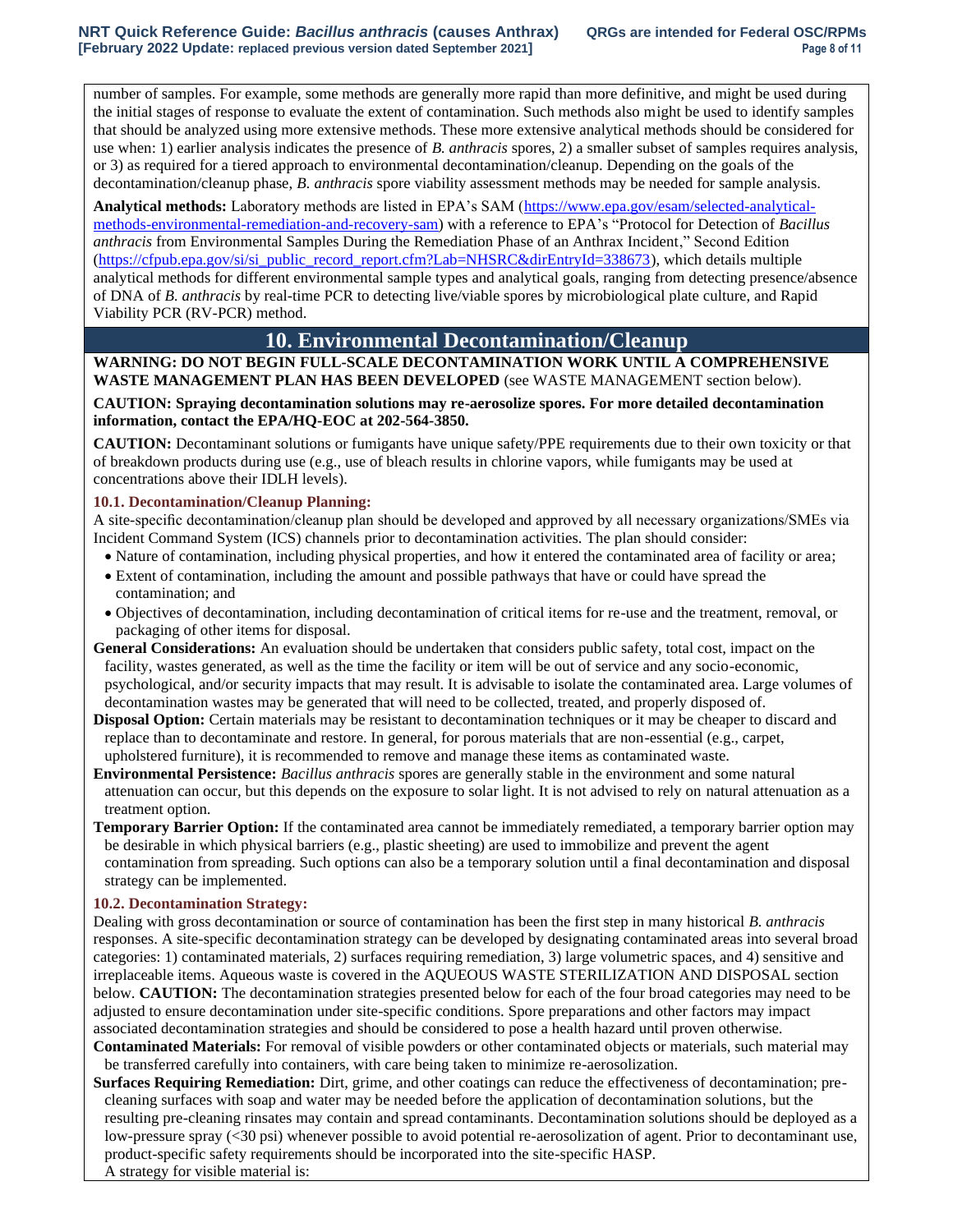- Cover any contaminated areas gently with towel(s) or wipes (overlapping each other if necessary) and applying decontamination solution (see options listed below) starting at the perimeter and wetting towards the center of the contaminated area.
- Ensure sufficient contact time (e.g., at least 15 (wetted) minutes, dependent on option) is provided and ensure each towel is kept "sopping" wet during this time.
- Remove the towel(s) then wipe up the residual dampness/drops of decontamination solution until the surface is dry.
- Reapply decontamination solution to the bare surface and wipe up again with more towel(s) then let surface air dry.

All contaminated materials used in the decontamination process (e.g., fabric towels, wipes) should be labeled and properly discarded as designated by the waste management specialist. Paper towels should be avoided, unless this is the only option.

The most effective and readily available sporicidal liquids that could be applied to a surface via a spray or wipe include diluted bleach, pH-adjusted bleach (PAB), peroxyacetic acid (PAA), dichlor (pool shock granules that release hypochlorite once dissolved), and COTS cleaning products with at least 1.8% hypochlorite. Directions for preparing PAB are provided below in Table 1.

Each sporicidal liquid has a recommended operational range of parameters (e.g., temperature, concentration, number of spray applications, contact time) that must be followed. These sporicides generally are more effective at higher temperatures (>70°F), and with contact times of at least 1 hour. As a general rule, the reaction rate decreases with a decrease in temperature. Acquisition and use of these products should be done in consultation with SMEs. Liquid sporicides registered with EPA as sterilants (List A) could also be considered for use and include chlorine dioxide and hydrogen peroxide. Efficacy of a sporicide will depend on the surface material being decontaminated (e.g., PAA is typically ineffective for concrete), and many of the above sporicides have some diminished efficacy on organic and/or porous materials and may require several applications. Decontamination solutions should be used on the same day that they are mixed, except PAB, which should be used within three hours of being prepared.

| <b>Ingredients:</b> | $\checkmark$ Water (8 parts)                                                                      |  |  |
|---------------------|---------------------------------------------------------------------------------------------------|--|--|
|                     | $\checkmark$ Liquid bleach (minimum 5-6%, EPA registered hypochlorite) (1 part)                   |  |  |
|                     | $\checkmark$ White vinegar (minimum 4% acidity) (1 part)                                          |  |  |
| <b>Mixing</b>       | $\checkmark$ Transfer known volume of clean water to vessel (e.g., 55-gallon drum, tank)          |  |  |
| directions:         | $\checkmark$ Add bleach to water. The amount of 5-6% hypochlorite bleach required to make a 10%   |  |  |
|                     | bleach solution is calculated by multiplying the volume of water in the vessel by 0.125. For      |  |  |
|                     | higher, known initial bleach concentrations, the amount of bleach can be decreased                |  |  |
|                     | proportionately.                                                                                  |  |  |
|                     | $\checkmark$ Add vinegar to water/bleach mixture, the amount is the same as the amount of bleach. |  |  |
|                     | $\checkmark$ Stir or agitate until completely mixed.                                              |  |  |
|                     | $\checkmark$ Measure pH and verify it is between 6-7. Add additional vinegar if pH adjustment is  |  |  |
|                     | needed.                                                                                           |  |  |

#### **Table 1. Directions for preparing a pH-adjusted bleach (PAB) solution**

**Important Notes:**

1. Mixing bleach and acid solutions can release IDLH levels of chlorine. These activities should be addressed in the site-specific HASP. If possible, the solutions should be mixed outdoors or in a well-ventilated area.

2. Allow sufficient head space (i.e., 10-20%) to allow space for mixing (e.g., 50 gallons in a 55-gallon drum).

3. Hypochlorite bleach can degrade over time. The degradation rate of white vinegar is comparatively slow. Mix and use solutions within three hours.

**Large Volumetric Spaces:** This category is for spaces that are typically larger in size but have lower levels of contamination. Examples include residues from prior decontamination activities and difficult-to-access areas infiltrated by aerosols, such as HVAC systems. Operational conditions listed below may be effective, but should be verified for site-specific conditions. Fumigants include chlorine dioxide, vaporized hydrogen peroxide, methyl bromide, and paraformaldehyde. When selecting, consider historical use of these chemicals as fumigants, material compatibility, penetration capacity, method of removal at the end of fumigation, as well as their physical, chemical, and toxicological properties. Each chemical has a specified range for operational variables (e.g., temperature, relative humidity, concentration, contact time) that must be followed. Fumigants are more effective at temperatures >70°F and >70% relative humidity. Acquisition and use of these products should be done in consultation with SMEs.

**Sensitive and Irreplaceable Items:** Certain items, usually those which are sensitive or valued for a variety of reasons (e.g., mission criticality, personal or societal significance, rarity, cost) may need to be decontaminated rather than managed as waste. Some of these items, however, will be devalued or rendered unusable if they are chemically or physically incompatible with the decontaminants. Irradiation and chemical sterilization may be useful in decontaminating items that are to be returned to owners. These items will need to be bagged and tagged prior to removal from the contaminated area to be treated ex-situ. Such options may include:

- 1) Ethylene oxide sterilization can be used to decontaminate items in an off-site sterilization chamber.
- 2) Gamma irradiation and electron beam technologies can be used to inactivate *B. anthracis* spores at off-site locations. This procedure may destroy magnetic media.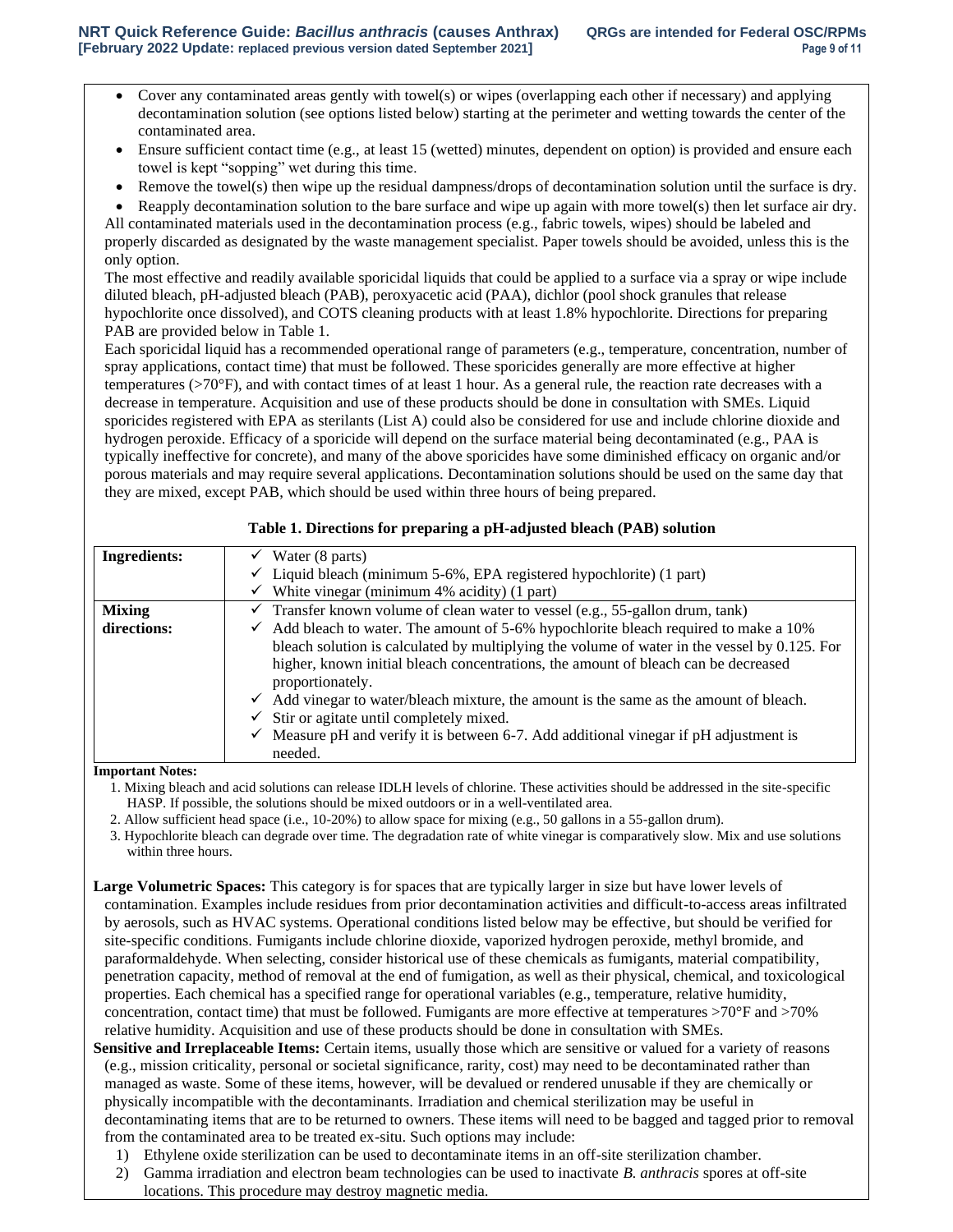3) Ultraviolet-C light produced with a mercury bulb is generally effective in inactivating *B. anthracis* spores, provided no shading occurs.

Appropriate SMEs should be consulted for application of these methods.

Large sensitive items may require additional protection from the decontaminant being used for treatment of the contaminated area and may be treated with an optional method that is compatible with the item.

**Verification of Decontamination:** Site- and situation-specific. The local public health department may have jurisdiction over verification. Consult the EPA/HQ-EOC at 202-564-3850 for more information.

## **11. Aqueous Waste (including PPE wash water and decontamination wastewater) Sterilization and Disposal**

**CAUTION:** This section provides information on sterilizing and disposing of PPE wash water and residual decontamination wastewater potentially containing viable *B. anthracis* spores from decontamination of PPE and environmental decontamination/cleanup operations. This water should be sterilized prior to disposal. Disinfectant concentration, exposure time, pH, and temperature are important parameters in the sterilization process. Aqueous waste should be collected in DOT-approved containers for transportation, as described below.

If there is a need to dispose of the aqueous waste at a wastewater utility, responders need to work with wastewater utilities to ensure that the utility will accept the aqueous waste. Wastewater utilities will identify requirements that will need to be met for acceptance. For instance, once sterilization is complete, the wash water may require additional treatment for removing residual oxidant (e.g., chlorine) prior to being accepted by a wastewater treatment facility. Removal of residual oxidant can be verified through readily available field kits, including test strips, perhaps specified by the wastewater utility since they may use these in their routine operations. Verification of sterilization may be required before disposal, and wastewater utilities may be less familiar with verification procedures.

To support such verification, EPA developed a streamlined bench-scale procedure for testing the efficacy of chlorine bleach for the inactivation of *B. anthracis* spores in aqueous waste originating from cleanup of a contaminated site. Fullscale procedures exist for the treatment of such aqueous waste with chlorine bleach, and these procedures have been tested and the results published. However, aqueous waste generated at a specific cleanup site is unique, potentially different from the aqueous waste tested in the published research. The streamlined bench-scale procedure helps emergency management personnel test the efficacy of chlorine bleach for the inactivation of *B. anthracis* spores in aqueous waste from the site cleanup. The streamlined bench scale procedure is not official EPA guidance on what must be done, but is meant to be a practical resource for responders to use in combination with other resources when faced with the challenge of dealing with aqueous waste from this type of cleanup that could contain *B. anthracis* spores. Refer to "A Bench-Scale Procedure for Evaluating Chlorine Bleach Inactivation of *Bacillus* Spores in Wash Water from a Cleanup of a Site with Biothreat Agents," EPA/600/R-18/296: [https://cfpub.epa.gov/si/si\\_public\\_record\\_report.cfm?Lab=NHSRC&dirEntryId=344944.](https://cfpub.epa.gov/si/si_public_record_report.cfm?Lab=NHSRC&dirEntryId=344944)

### **Transportation of Aqueous Wastes: PPE Wash Water and Other Decontamination Effluents**

In some instances, the water may need to be transported from the contaminated site for treatment, storage, or disposal. The U.S. Department of Transportation (DOT) Hazardous Materials Regulations (Hazardous Materials Regulations (HMR; 49 CFR Parts 100-185)) provide requirements for the packaging, labeling, permitting, and transporting of hazardous materials, including chemical and biological contaminants. For information about transportation requirements for hazardous materials, contact the DOT Hazardous Materials Information Line at 800-467-4922 or contact the state transportation department. States may have additional regulations, and state transportation agencies should be contacted for information regarding state-specific requirements. It may be useful to add a DOT expert to the ICS as a technical advisor. Transportation of the water can be logistically complex and may add to the overall cost of remediation. Refer to the "Guidance Manual for the Control of Wastes Hauled to Publicly Owned Treatment Works," EPA-833-B-98-003 [\(https://www3.epa.gov/npdes/pubs/hwfinal.pdf\)](https://www3.epa.gov/npdes/pubs/hwfinal.pdf) for sample forms that a Publicly Owned Treatment Works (POTW) might use to collect information to determine whether it can/will accept wastes transported to POTW.

# **12. Waste Management for Environmental Contamination from Biological Incident**

### **WARNING: DEVELOP A COMPREHENSIVE WASTE MANAGEMENT PLAN PRIOR TO ANY SITE ASSESSMENT OR CLEANUP WORK.**

Waste generated from site assessment and cleanup activities likely will be set aside for later treatment/decontamination prior to being sent off site. Options for treatment/decontamination and disposal of these wastes include, but are not limited to: physical (e.g., incineration, autoclaving) and chemical (e.g., chemical disinfection, fumigation) and then testing to ensure that no viable *B. anthracis* spores were detected. Verification of decontamination may include multiple lines of evidence and/or environmental sampling based on consultation with site-specific responsible officials. Contact the EPA/HQ-EOC at 202-564-3850 for further assistance.

Solid waste disposal for agent-contaminated wastes generated from decontamination activities will be problematic. On-site treatment prior to transport for off-site disposal may ease the requirements for special transportation permits.

Landfills willing to take potentially agent-contaminated solid wastes may be limited due to state requirements, even when waste has been treated on-site and sampling/analysis suggests that no residual agent remains. Even with permission from